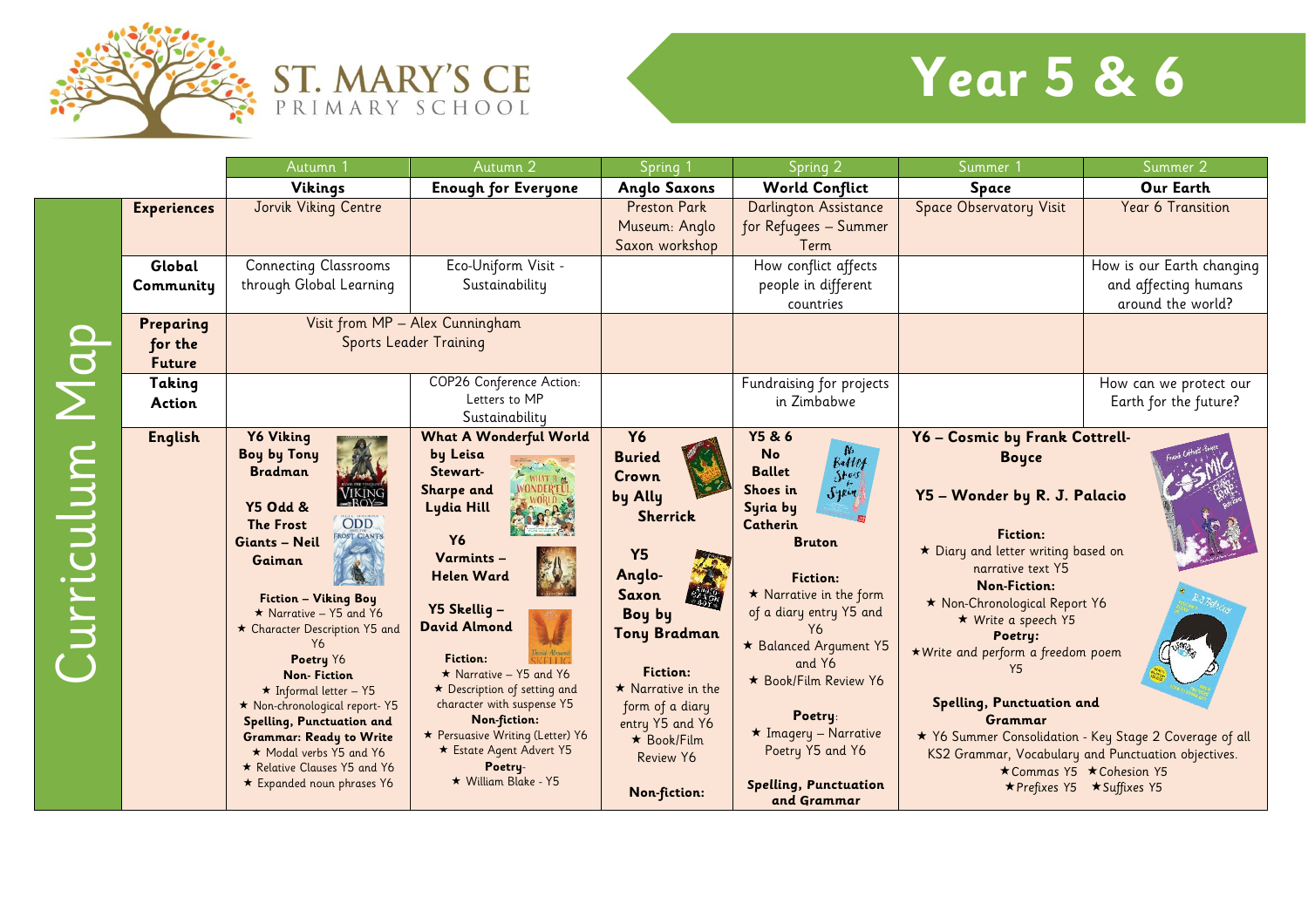|       |                                                                                                                                                                                                                                                                                                                                                                                                                                                                                                                                                                                                                                                                | ★ Lewis Carroll - Y6 - narrative<br>poems<br>Spelling, Punctuation and<br>Grammar:<br>★ Word Classes Y6<br>★ Subjunctive Y6<br>* Relative Clauses Y6<br>* Synonyms and Antonyms Y6<br>★ Formal language-Y5<br>★ Figurative language Y5<br>$\star$ Adverbs                                                                                                                                                                                                                                                                                                                                                                 | ★ Recounts Y5<br>$\star$ Persuasive<br>Writing Y5/6<br>★Formal and<br>informal letters Y5<br>* Explanation Text<br>Y5 and Y6 - Sutton<br>Hoo<br>Spelling,<br><b>Punctuation and</b><br><b>Grammar</b><br>$\star$ Hyphens Y6<br>$\star$ Active and<br>Passive Y6<br>* Punctuation Y6<br>$\star$ Parenthesis Y5 | * Expanded Noun<br><b>Phrases Y5</b><br>$\star$ Tenses Y5                                                                                                                                                                                                                                      | As part of this topic, we will be reading Hidden Figures<br>to study the space race and developments in the 20 <sup>th</sup><br>Century.<br><b>FIGURE</b>                                                                             | HIDDENT                                                                                                                                                                                                                                                                           |
|-------|----------------------------------------------------------------------------------------------------------------------------------------------------------------------------------------------------------------------------------------------------------------------------------------------------------------------------------------------------------------------------------------------------------------------------------------------------------------------------------------------------------------------------------------------------------------------------------------------------------------------------------------------------------------|---------------------------------------------------------------------------------------------------------------------------------------------------------------------------------------------------------------------------------------------------------------------------------------------------------------------------------------------------------------------------------------------------------------------------------------------------------------------------------------------------------------------------------------------------------------------------------------------------------------------------|---------------------------------------------------------------------------------------------------------------------------------------------------------------------------------------------------------------------------------------------------------------------------------------------------------------|------------------------------------------------------------------------------------------------------------------------------------------------------------------------------------------------------------------------------------------------------------------------------------------------|---------------------------------------------------------------------------------------------------------------------------------------------------------------------------------------------------------------------------------------|-----------------------------------------------------------------------------------------------------------------------------------------------------------------------------------------------------------------------------------------------------------------------------------|
| Maths | Year 6 Place Value<br>Numbers to 10,000, 100,000,<br>1,000,000,<br>Roman numerals to 1000,<br>Compare and order numbers,<br>rounding, counting in 10s, 100s,<br>1000s, 10,000s and 100,000s,<br>Negative numbers<br>Year 6 Four<br><b>Operations</b><br>Add and subtract whole<br>numbers with more than 4-<br>digits, inverse operations, multi-<br>step problems, multiples,<br>common multiples, multiply and<br>divide by 10, 100, 1000,<br>multiply 4-digits by 1 and 2-<br>digits, multiply 2, 3, 4-digits by<br>2-digits, factors, common<br>factors, prime, prime factor and<br>square and cube numbers<br>Year 5 Year 5 Power<br><b>Maths Book A:</b> | Year 6 -<br>Power Maths Unit 4 &<br>5: Fractions<br>Equivalent fractions, simplify<br>fractions, improper fractions and<br>mixed numbers, counting in<br>fractions, compare and order<br>fractions, addition and subtract<br>fractions, add fractions within 1,<br>add 3 or more fractions, add and<br>subtract mixed number fractions,<br>subtract breaking the whole,<br>subtract 2 mixed numbers, mixed<br>addition and subtraction<br><b>Power Maths Unit 4 &amp;</b><br>5: Fractions<br>Geometry.<br>Year 5 Power Maths<br><b>Book A:</b><br>Unit 4: Graphs and tables<br>Unit 5: Multiplication and division<br>(1) | Year 6 - Power<br>Maths Book B:<br>Unit 7: Decimals<br>Unit 8: Percentages<br>Unit 9: Algebra<br>Unit 10: Measure -<br>imperial and metric<br>measures<br>Year 5- Power<br>Maths Book B:<br>Unit 7: Multiplication<br>and division (2)<br>Unit 8: Fractions (1)<br>Unit 9: Fractions (2)                      | Year 6 - Power Maths<br><b>Book B:</b><br>Unit 10: Measure - imperial<br>and metric measures<br>Unit 11: Measure -<br>perimeter, area and volume<br>Unit 12: Ratio and<br>proportion<br>Year 5 Power Maths<br><b>Book B:</b><br>Unit 10: Fractions (3)<br>Unit 11: Decimals and<br>percentages | Year 6 - Power Maths Book<br>B:<br>Unit 13: Geometry, properties of<br>shape<br>Unit 14: Problem Solving<br>Unit 15: Statistics<br>Year 5 Power Maths Book C:<br>Unit 12: Decimals<br>Unit 13: Geometry - properties<br>of shapes (1) | Year 6 - Power Maths<br>Consolidation of key objectives<br>applied to reasoning and<br>problem solving<br>Year 5 Power Maths Book C<br>Unit 14: Geometry - properties<br>of shapes (2)<br>Unit 15: Geometry - position and<br>direction<br>Unit 16: Measure - converting<br>units |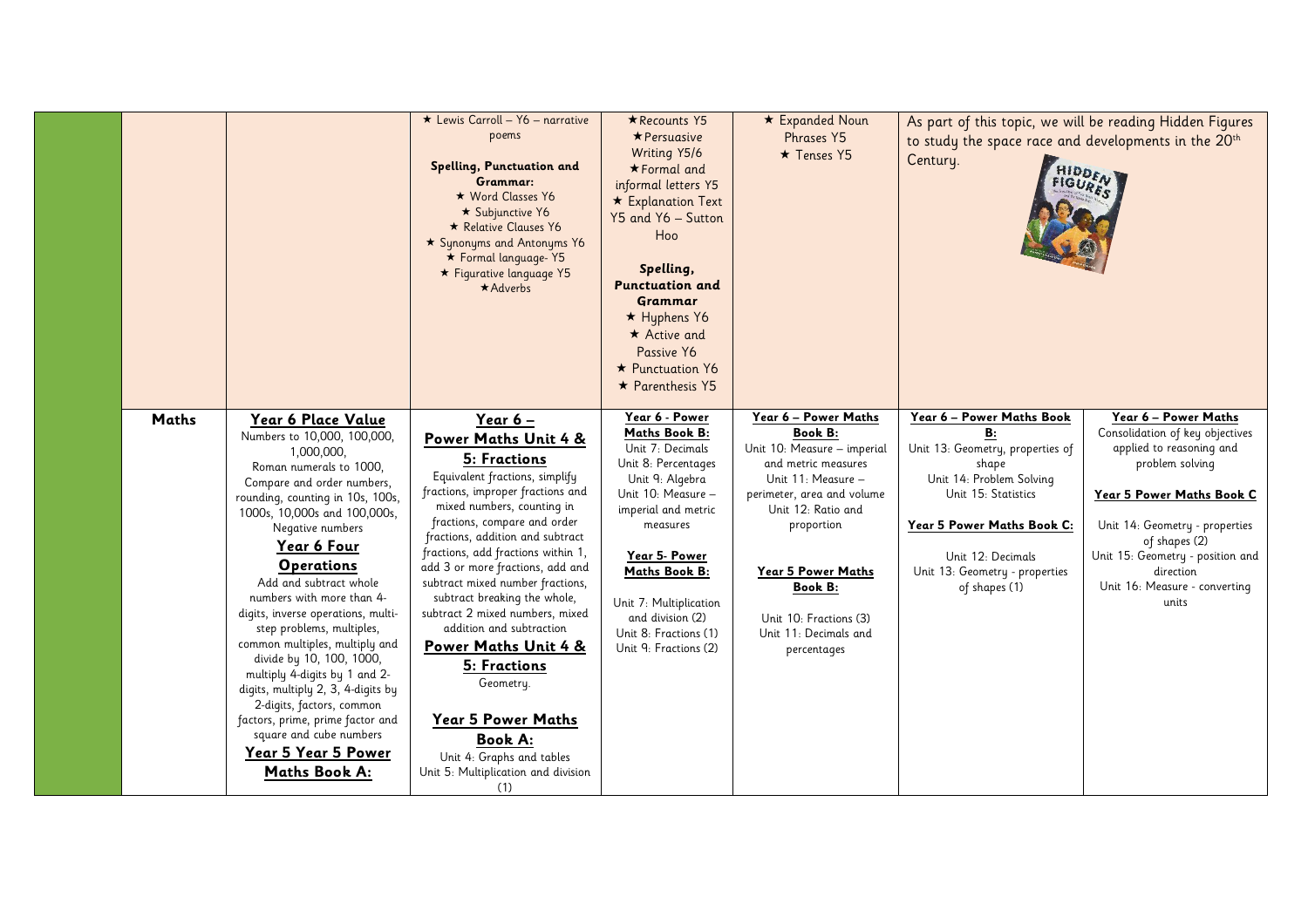|                  | Unit 1: Place value within<br>100,000<br>Unit 2: Place value within<br>1,000,000                                                                                                                                                                                                                                                                                                                                                                                                                                                                                                                      | Unit 6: Measure - area and<br>perimeter                                                                                                                                                                                                                                                                                  |                                                                                                                                                                                                                                                                                                                                                                                                                 |                                                                                                                                                                                                                                                                                                                                                                                                                                                                                                                              |                                                                                                                                                                                                                                                                                         |                                                                                                            |
|------------------|-------------------------------------------------------------------------------------------------------------------------------------------------------------------------------------------------------------------------------------------------------------------------------------------------------------------------------------------------------------------------------------------------------------------------------------------------------------------------------------------------------------------------------------------------------------------------------------------------------|--------------------------------------------------------------------------------------------------------------------------------------------------------------------------------------------------------------------------------------------------------------------------------------------------------------------------|-----------------------------------------------------------------------------------------------------------------------------------------------------------------------------------------------------------------------------------------------------------------------------------------------------------------------------------------------------------------------------------------------------------------|------------------------------------------------------------------------------------------------------------------------------------------------------------------------------------------------------------------------------------------------------------------------------------------------------------------------------------------------------------------------------------------------------------------------------------------------------------------------------------------------------------------------------|-----------------------------------------------------------------------------------------------------------------------------------------------------------------------------------------------------------------------------------------------------------------------------------------|------------------------------------------------------------------------------------------------------------|
|                  | Unit 3: Addition and subtraction                                                                                                                                                                                                                                                                                                                                                                                                                                                                                                                                                                      |                                                                                                                                                                                                                                                                                                                          |                                                                                                                                                                                                                                                                                                                                                                                                                 |                                                                                                                                                                                                                                                                                                                                                                                                                                                                                                                              |                                                                                                                                                                                                                                                                                         |                                                                                                            |
| <b>Science</b>   | <b>Living Things And</b><br><b>Their Habitats</b><br>$\star$ In this unit, children<br>will learn about<br>classification of living<br>things, including micro-<br>organisms. They will sort<br>animals into groups based<br>on their similarities and<br>differences. They will find<br>out about the standard<br>system of classification<br>first developed by Carl<br>Linnaeus, design their<br>own 'curious creature' and<br>classify it based on its<br>characteristics. They will<br>learn about micro-<br>organisms, and conduct<br>an investigation into the<br>growth of mould on<br>bread. | <b>Electricity</b><br>★ Children will learn to<br>represent circuits using<br>symbols in a diagram.<br>* They will learn about<br>two important scientists:<br>Thomas Edison and Nikola<br>Tesla. They will develop<br>their understanding of<br>what electricity is and how<br>to measure it through<br>investigations. | <b>Materials</b><br>* Compare and<br>group together<br>everyday<br>materials on the<br>basis of properties<br>$\star$ know that<br>some materials<br>will dissolve in<br>liquid to form a<br>solution, and<br>describe how to<br>recover a<br>substance from a<br>solution<br>$\star$ Explain that<br>some changes<br>result in the<br>formation of new<br>materials, and<br>that this kind of<br>change is not | Light<br>$\star$ recognise that light<br>appears to travel in<br>straight lines<br>$\star$ use the idea that<br>light travels in straight<br>lines to explain that<br>objects are seen<br>because they give out<br>or reflect light into the<br>eye<br>$\star$ explain that we see<br>things because light<br>travels from light<br>sources to our eyes or<br>from light sources to<br>objects and then to our<br>eyes<br>$\star$ use the idea that<br>light travels in straight<br>lines to explain why<br>shadows have the | <b>Earth and Space</b><br>* Describe the movement of the earth, and other<br>planets, relative to the sun in the solar system<br>earth<br>spherical bodies<br>★ Use the idea of the earth's rotation to explain day<br>and night and the apparent movement of the sun<br>across the sky | * Describe the movement of the moon relative to the<br>* Describe the sun, earth and moon as approximately |
|                  |                                                                                                                                                                                                                                                                                                                                                                                                                                                                                                                                                                                                       |                                                                                                                                                                                                                                                                                                                          | usually reversible                                                                                                                                                                                                                                                                                                                                                                                              | same shape as the                                                                                                                                                                                                                                                                                                                                                                                                                                                                                                            |                                                                                                                                                                                                                                                                                         |                                                                                                            |
|                  |                                                                                                                                                                                                                                                                                                                                                                                                                                                                                                                                                                                                       |                                                                                                                                                                                                                                                                                                                          |                                                                                                                                                                                                                                                                                                                                                                                                                 | objects that cast them                                                                                                                                                                                                                                                                                                                                                                                                                                                                                                       |                                                                                                                                                                                                                                                                                         |                                                                                                            |
| Religious        | $\star$ Science and Creation:                                                                                                                                                                                                                                                                                                                                                                                                                                                                                                                                                                         | <b>Incarnation: Was Jesus</b>                                                                                                                                                                                                                                                                                            | <b>Salvation: What</b>                                                                                                                                                                                                                                                                                                                                                                                          | Kingdom of God:                                                                                                                                                                                                                                                                                                                                                                                                                                                                                                              | How do religions help                                                                                                                                                                                                                                                                   | Why do some people                                                                                         |
| <b>Education</b> | <b>Conflicting or</b>                                                                                                                                                                                                                                                                                                                                                                                                                                                                                                                                                                                 | the Messiah?<br>$\star$ Children will explain                                                                                                                                                                                                                                                                            | difference does<br>the resurrection                                                                                                                                                                                                                                                                                                                                                                             | What kind of King is<br>Jesus?                                                                                                                                                                                                                                                                                                                                                                                                                                                                                               | people live through good<br>times and bad times?                                                                                                                                                                                                                                        | believe in God and some                                                                                    |
|                  | Complementary?<br>In this unit, children will                                                                                                                                                                                                                                                                                                                                                                                                                                                                                                                                                         | <b>Incarnation and Messiah</b>                                                                                                                                                                                                                                                                                           | make for                                                                                                                                                                                                                                                                                                                                                                                                        | Children learn about The                                                                                                                                                                                                                                                                                                                                                                                                                                                                                                     | Children will describe at least                                                                                                                                                                                                                                                         | people not?<br>Children will discuss the                                                                   |
|                  | reflect on the texts, Genesis                                                                                                                                                                                                                                                                                                                                                                                                                                                                                                                                                                         | within the 'big story' of the                                                                                                                                                                                                                                                                                            | <b>Christians?</b>                                                                                                                                                                                                                                                                                                                                                                                              | Feast. They will work to                                                                                                                                                                                                                                                                                                                                                                                                                                                                                                     | three examples of ways in                                                                                                                                                                                                                                                               | terms 'theist', 'atheist' and                                                                              |
|                  | 1 and Psalm 8. They will                                                                                                                                                                                                                                                                                                                                                                                                                                                                                                                                                                              | Bible, identify Gospel and                                                                                                                                                                                                                                                                                               | Children will explain                                                                                                                                                                                                                                                                                                                                                                                           | understand what it means                                                                                                                                                                                                                                                                                                                                                                                                                                                                                                     | which religions guide people                                                                                                                                                                                                                                                            | 'agnostic' and give examples                                                                               |
|                  | learn about cosmology and                                                                                                                                                                                                                                                                                                                                                                                                                                                                                                                                                                             | prophecy texts using technical                                                                                                                                                                                                                                                                                           | that the Gospels                                                                                                                                                                                                                                                                                                                                                                                                | to be a king and how                                                                                                                                                                                                                                                                                                                                                                                                                                                                                                         | in how to respond to good                                                                                                                                                                                                                                                               | of statements                                                                                              |
|                  | reflect on how many                                                                                                                                                                                                                                                                                                                                                                                                                                                                                                                                                                                   | terms, explain connections                                                                                                                                                                                                                                                                                               | give accounts of                                                                                                                                                                                                                                                                                                                                                                                                | Christians believe that                                                                                                                                                                                                                                                                                                                                                                                                                                                                                                      | and hard times in life                                                                                                                                                                                                                                                                  | that reflect these beliefs                                                                                 |
|                  | Christians believe that                                                                                                                                                                                                                                                                                                                                                                                                                                                                                                                                                                               | between biblical texts,                                                                                                                                                                                                                                                                                                  | Jesus' death and                                                                                                                                                                                                                                                                                                                                                                                                | Jesus is their king. They                                                                                                                                                                                                                                                                                                                                                                                                                                                                                                    |                                                                                                                                                                                                                                                                                         |                                                                                                            |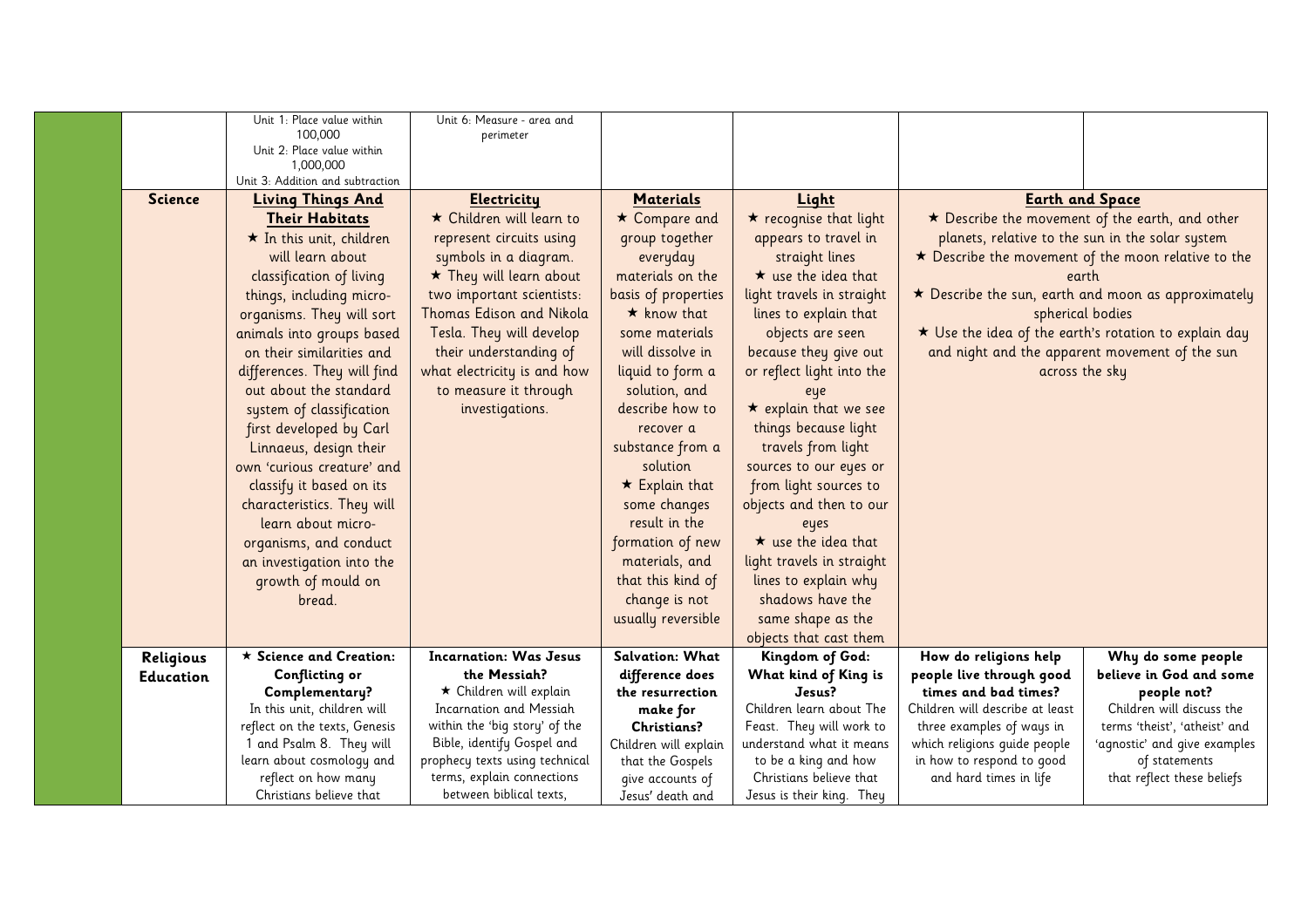|                                 | science and faith can be<br>complementary.                                                                                                                                                                                                                                                                                                                                                                                                                                                                                                                            | Incarnation and Messiah &<br>show how Christians put their<br>beliefs about Jesus'<br>Incarnation into practice in<br>different ways in celebrating<br>Christmas.                                                                                                                                                                                                                                                                                                                                                                                                   | resurrection. Belief<br>in Jesus'<br>resurrection confirm<br>that Jesus in the<br>incarnate Son of<br>God, but also that<br>death is not the<br>end. This belief<br>gives Christians<br>hope for life with<br>God, starting now                                                                                                                                                                  | will debate the arguments<br>for and against this and<br>discuss the Kingdom of<br>God. If not a<br>geographical location,<br>how can we find it?                                                                                                           | Identify beliefs about life<br>after death, comparing and<br>explaining for similarities and<br>differences. Make clear<br>connections between what<br>people believe about God<br>and how they respond to<br>challenges in life (e.g.<br>suffering, bereavement) ad<br>reflect on a range of artistic<br>expressions of afterlife.                                                                                                                                                             | and give examples of reasons<br>why people do or<br>do not believe in God<br>They will make clear<br>connections between what<br>people believe about God<br>and the impact of this belief<br>on how they live and<br>articulate some ways in<br>which believing in God is<br>valuable in the lives of                                                                                                                                                                                                                               |
|---------------------------------|-----------------------------------------------------------------------------------------------------------------------------------------------------------------------------------------------------------------------------------------------------------------------------------------------------------------------------------------------------------------------------------------------------------------------------------------------------------------------------------------------------------------------------------------------------------------------|---------------------------------------------------------------------------------------------------------------------------------------------------------------------------------------------------------------------------------------------------------------------------------------------------------------------------------------------------------------------------------------------------------------------------------------------------------------------------------------------------------------------------------------------------------------------|--------------------------------------------------------------------------------------------------------------------------------------------------------------------------------------------------------------------------------------------------------------------------------------------------------------------------------------------------------------------------------------------------|-------------------------------------------------------------------------------------------------------------------------------------------------------------------------------------------------------------------------------------------------------------|-------------------------------------------------------------------------------------------------------------------------------------------------------------------------------------------------------------------------------------------------------------------------------------------------------------------------------------------------------------------------------------------------------------------------------------------------------------------------------------------------|--------------------------------------------------------------------------------------------------------------------------------------------------------------------------------------------------------------------------------------------------------------------------------------------------------------------------------------------------------------------------------------------------------------------------------------------------------------------------------------------------------------------------------------|
|                                 |                                                                                                                                                                                                                                                                                                                                                                                                                                                                                                                                                                       |                                                                                                                                                                                                                                                                                                                                                                                                                                                                                                                                                                     | and continuing in a<br>new life (heaven).                                                                                                                                                                                                                                                                                                                                                        |                                                                                                                                                                                                                                                             |                                                                                                                                                                                                                                                                                                                                                                                                                                                                                                 | believers, and ways it can be<br>challenging<br>believe in God or not                                                                                                                                                                                                                                                                                                                                                                                                                                                                |
| <b>History</b> and<br>Geography | <b>Were the Vikings</b><br><b>Really That Vicious?</b><br>In this topic, the children<br>will learn about the Viking<br>early raids and<br>settlements. They will<br>learn where the Vikings<br>came from and how and<br>why they travelled.<br>Through studying maps<br>and place names they will<br>see how they settled.<br>They will look at artefacts<br>and accounts and weigh<br>up how reliable primary<br>source material can be.<br>We will visit Jorvik to<br>answer our Big<br><b>Question: Were the</b><br><b>Vikings Really That</b><br><b>Vicious?</b> | <b>Is There Enough For</b><br>Everyone?<br>In this topic, the children<br>will learn about the COP26<br>conference in Glasgow.<br>They will correspond with<br>children from our Global<br>Partner school in Zimbabwe<br>to develop a deeper<br>understanding of climate<br>change. The children will<br>learn about renewable<br>energy and the<br>commitments made by<br>global leaders. They will<br>look at how climate change<br>is affecting countries<br>around the world as well<br>as our own area. They<br>will explore their own<br>opinions about these | What did the<br><b>Anglo-Saxons</b><br>do for Britain?<br>In this topic,<br>children will learn<br>about Anglo-<br>Saxon invasions,<br>settlements and<br>kingdoms: place<br>names and village<br>life. They will<br>discover the<br>Anglo-Saxon<br>struggle for the<br>Kingdom of<br>England to the<br>time of Edward<br>the Confessor and<br>reflect on the<br>Viking raids and<br>invasion in | <b>War and Conflict</b><br>In this unit, the<br>children will discuss<br>what are 'war' and<br>'conflict', contrasting<br>this with 'peace'. They<br>will look at how war<br>and conflict might<br>affect children and how<br>their rights are<br>impacted. | <b>What is the Space</b><br>Race?<br>In this unit, the children<br>will find out more about<br>space exploration and<br>research Tim Peake and<br>significant individuals.<br>They will research the<br>history of space<br>exploration and find out<br>what drives us to want to<br>know more.<br>They will discover how<br>theories about our solar<br>system have changed over<br>time and what scientists<br>are hoping to achieve<br>through recent space<br>projects and<br>developments. | How is the world<br>around us changing?<br>In this topic, children will<br>discover some of the<br>many ways in which the<br>world around them is<br>changing. From coastal<br>erosion to political<br>changes, there are many<br>factors at work. Children<br>will learn about the<br>structure of the United<br>Kingdom and how shape<br>and geography have<br>changed.<br>Using an online database<br>of photographs, children<br>can explore how<br>landscapes change.<br>In the final lesson of this<br>unit, children have the |
|                                 |                                                                                                                                                                                                                                                                                                                                                                                                                                                                                                                                                                       | issues and decide what                                                                                                                                                                                                                                                                                                                                                                                                                                                                                                                                              | greater depth.                                                                                                                                                                                                                                                                                                                                                                                   |                                                                                                                                                                                                                                                             | Children will learn who<br>the hidden figures in<br>science were during the                                                                                                                                                                                                                                                                                                                                                                                                                     | chance to predict the<br>future and look at                                                                                                                                                                                                                                                                                                                                                                                                                                                                                          |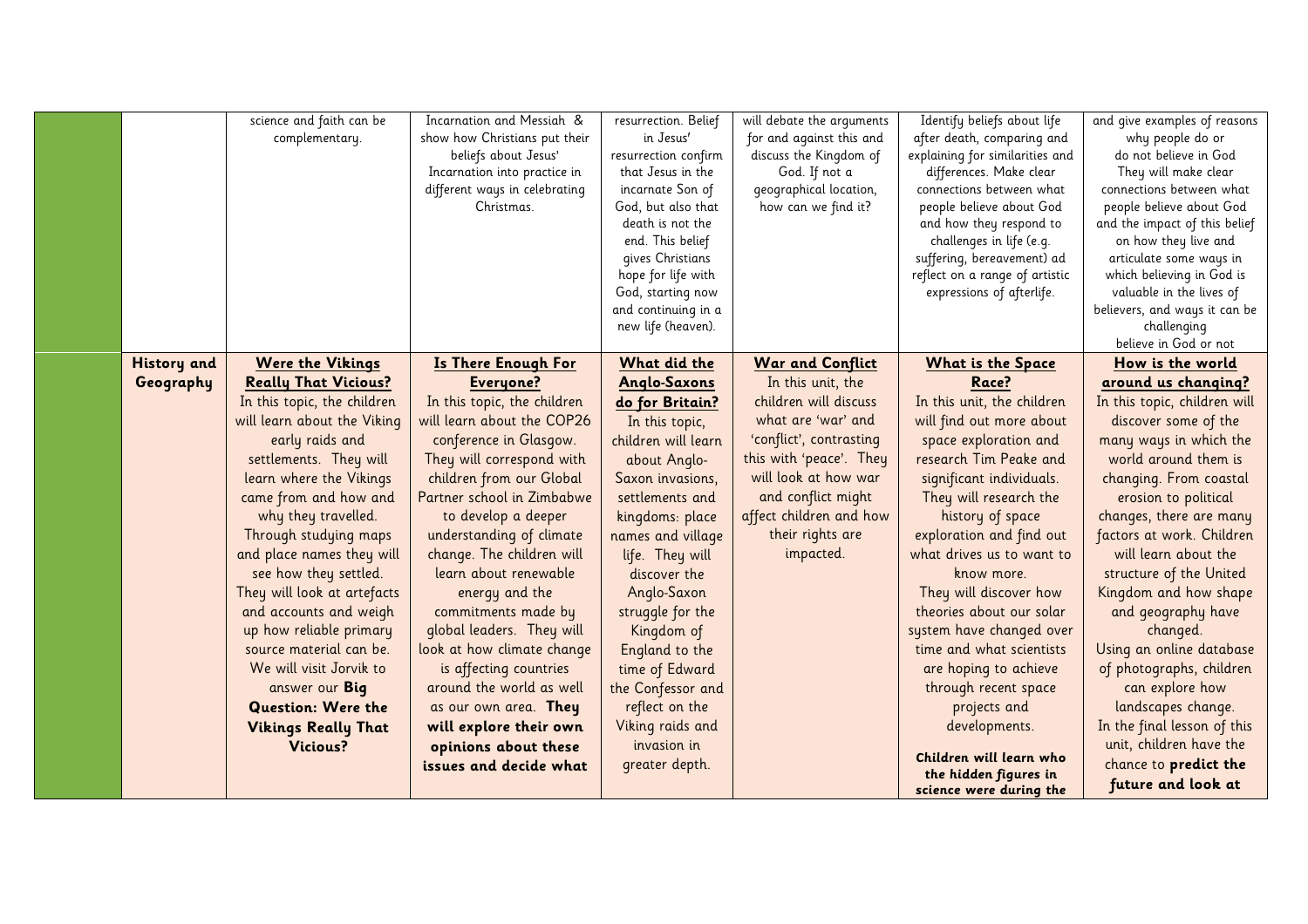|                   |                                                                                                                                                                                                                                                                                                                                                                                                                                                                                                   | they will do to take<br>action.                                                                                                                                                                                                                                                                                                                                                                                                                                                                                                                                                | They will answer<br>the Big<br><b>Question: What</b><br>did the Anglo-<br>Saxons do for<br><b>Britain?</b>                                                                                                                                                                                                                                                                                     |                                                                                                                                                                                                                                                                                                                                                                                                                                                                                                   | 1960s 'Space Race' -<br>Katherine Johnson,<br>Dorothy Vaughan and<br><b>Mary Jackson</b>                                                                                                                                                                                                                                                                                                                                                                                                                                                                                           | which might change<br>again in their lifetimes.                                                                                                                                                                                                                                                                                                                                                                                  |
|-------------------|---------------------------------------------------------------------------------------------------------------------------------------------------------------------------------------------------------------------------------------------------------------------------------------------------------------------------------------------------------------------------------------------------------------------------------------------------------------------------------------------------|--------------------------------------------------------------------------------------------------------------------------------------------------------------------------------------------------------------------------------------------------------------------------------------------------------------------------------------------------------------------------------------------------------------------------------------------------------------------------------------------------------------------------------------------------------------------------------|------------------------------------------------------------------------------------------------------------------------------------------------------------------------------------------------------------------------------------------------------------------------------------------------------------------------------------------------------------------------------------------------|---------------------------------------------------------------------------------------------------------------------------------------------------------------------------------------------------------------------------------------------------------------------------------------------------------------------------------------------------------------------------------------------------------------------------------------------------------------------------------------------------|------------------------------------------------------------------------------------------------------------------------------------------------------------------------------------------------------------------------------------------------------------------------------------------------------------------------------------------------------------------------------------------------------------------------------------------------------------------------------------------------------------------------------------------------------------------------------------|----------------------------------------------------------------------------------------------------------------------------------------------------------------------------------------------------------------------------------------------------------------------------------------------------------------------------------------------------------------------------------------------------------------------------------|
| Art and<br>Design | Art: Collage                                                                                                                                                                                                                                                                                                                                                                                                                                                                                      | Art: Textiles and Print                                                                                                                                                                                                                                                                                                                                                                                                                                                                                                                                                        | Art: Drawing                                                                                                                                                                                                                                                                                                                                                                                   | <b>Art: Painting</b>                                                                                                                                                                                                                                                                                                                                                                                                                                                                              | DT: Technical<br>Knowledge                                                                                                                                                                                                                                                                                                                                                                                                                                                                                                                                                         | Art: Sculpture and<br><b>Digital Media</b>                                                                                                                                                                                                                                                                                                                                                                                       |
| Technology        | Symbols<br>Viking symbolism.<br>Use symbols favoured by<br>the Vikings to create<br>jewellery.<br>Rosh Mahtani British<br>jewellery designer                                                                                                                                                                                                                                                                                                                                                      | DT: Design, Make &<br>Evaluate Design a bag<br>using recycled materials                                                                                                                                                                                                                                                                                                                                                                                                                                                                                                        | Anglo-Saxon<br>illuminated<br>lettering.                                                                                                                                                                                                                                                                                                                                                       | Monet Children will<br>research the artist<br>Monet and his work.<br>Watercolour<br>They will use their<br>learning to create their<br>own art work.                                                                                                                                                                                                                                                                                                                                              | <b>DT: Space Race</b><br>Children will use electronic<br>circuits to create moving<br>space ships, using<br>reinforced structures that<br>they can test in their own<br>space race.                                                                                                                                                                                                                                                                                                                                                                                                | Andy Goldsworthy<br>(Sculpture) Using natural<br>materials, children will<br>create sculptures based on<br>the local area of Long<br>Newton.                                                                                                                                                                                                                                                                                     |
| Computing         | <b>Computer Systems &amp;</b><br><b>Networks</b><br>$\star$ In this unit, the class will<br>learn about the World Wide<br>Web as a communication<br>tool. They will learn how we<br>find information on the<br>WWW, through learning<br>how search engines work<br>(including how they select<br>and rank results) and what<br>influences searching. They<br>focus on internet-based<br>communication. & evaluate<br>which methods of internet<br>communication to use for<br>different purposes. | <b>3D Modelling</b><br>★ During this unit, learners<br>will develop their knowledge<br>and understanding of using a<br>computer to produce 3D<br>models. Learners will initially<br>familiarise themselves with<br>working in a 3D space,<br>including combining 3D<br>objects to make a house and<br>examining the differences<br>between working digitally with<br>2D and 3D graphics. Learners<br>will progress to making<br>accurate 3D models of<br>physical objects, such as a<br>pencil holder, which include<br>using 3D objects as<br>placeholders. Finally, learners | Variables in<br>games<br>$\star$ This unit explores<br>the concept of<br>variables in<br>programming<br>through games in<br>Scratch. Pupils will<br>learn what variables<br>are, and relate them<br>to real-world<br>examples of values<br>that can be set and<br>changed. They will<br>create a simulation<br>of a scoreboard.<br>and experiment with<br>variables in an<br>existing project, | <b>Spreadsheets</b><br>* Learners are supported<br>in organising data into<br>columns and rows to<br>create their own data set.<br>They are taught the<br>importance of formatting<br>data to support<br>calculations. Learners are<br>introduced to formulas<br>and begin to understand<br>how these can be used to<br>produce calculated data.<br>They are taught how to<br>apply formulas which<br>include a range of cells<br>and apply formulas to<br>multiple cells by<br>duplicating them. | <b>Sensing</b><br>This unit is the final KS2<br>programming unit and brings<br>together elements of all the<br>four programming constructs:<br>sequence from year 3,<br>repetition from year 4,<br>selection from year 5 and<br>variables, introduced in year<br>6, programming A. It offers<br>learners the opportunity to<br>use all of these constructs in<br>a different, but still familiar<br>environment whilst also<br>utilising a physical device -<br>the micro: bit. The unit begins<br>with a simple program which<br>learners build in and test in<br>the programming | <b>Web Page Design</b><br>This unit introduces learners<br>to the creation of websites<br>for a chosen purpose.<br>Learners identify what makes<br>a good web page and use<br>this information to design<br>and evaluate their own<br>website using Google Sites.<br>Throughout the process<br>learners pay specific<br>attention to copyright and<br>fair use of media, the<br>aesthetics of the site, and<br>navigation paths. |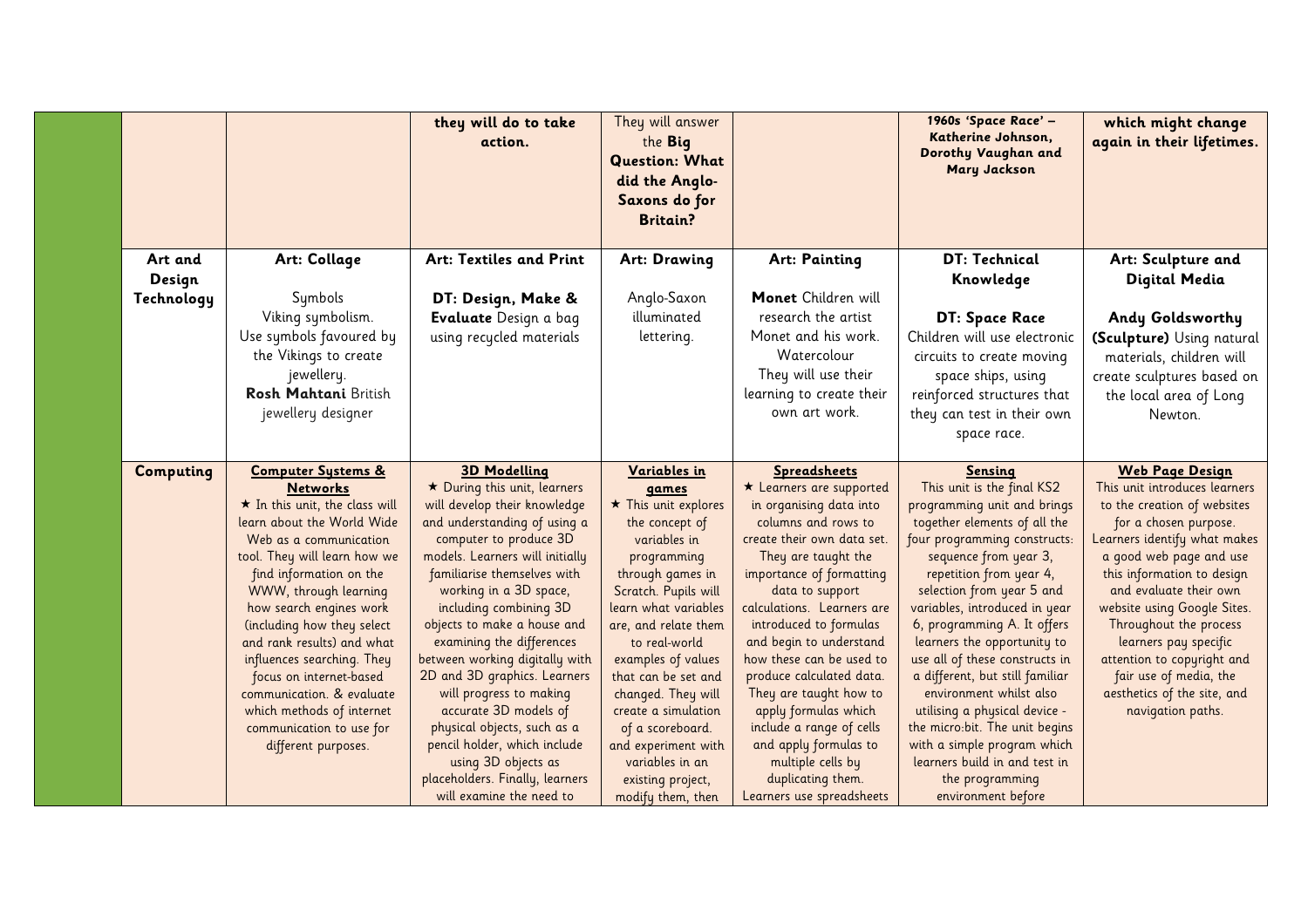|              |                                | group 3D objects, then go on                                     | create their own       | to plan an event and                              | transferring it to their                                      |                                                              |
|--------------|--------------------------------|------------------------------------------------------------------|------------------------|---------------------------------------------------|---------------------------------------------------------------|--------------------------------------------------------------|
|              |                                | to plan, develop, and evaluate                                   | project. Pupils will   | answer questions. Finally                         | micro:bit. Learners then take                                 |                                                              |
|              |                                | their own 3D model of a                                          | focus on design &      | learners create graphs                            | on three new projects in                                      |                                                              |
|              |                                | photo frame                                                      | apply their            | and charts and evaluate                           | lessons 2, 3 and 4, with each                                 |                                                              |
|              |                                |                                                                  | knowledge of           | their results in comparison                       | lesson adding more depth.                                     |                                                              |
|              |                                |                                                                  | variables and design   | to questions asked.                               |                                                               |                                                              |
|              |                                |                                                                  | to improve their       |                                                   |                                                               |                                                              |
|              |                                |                                                                  | game in Scratch.       |                                                   |                                                               |                                                              |
| <b>PE</b>    | Tag Rugby                      | Swimming                                                         | Striking and           | Net / Wall Games                                  | <b>Athletics</b>                                              | <b>Striking and Fielding</b>                                 |
|              | Pupils will refine their       | 2 Week Block - swimming                                          | <b>Fielding Games</b>  | Netball                                           | Pupils will learn about the                                   | Games                                                        |
|              | passing accurately on the      | lessons                                                          | Pupils will learn      | Pupils will refine their                          | core muscles of the body                                      | Rounders. Pupils will learn                                  |
|              | move. They will explore        |                                                                  | how to strike a ball   | passing skills so that they                       | and their importance. They                                    | how to strike a ball with                                    |
|              | different ways that you can    | <b>Gymnastics</b> - Mirror                                       | with control in        | can pass to a marked                              | will also learn how to use                                    | control in order to hit it                                   |
|              | dodge an opponent. Pupils      | <b>Imaging Performances</b>                                      | order to hit it where  | team mate.                                        | the correct techniques in a                                   | where they are aiming. Pupils                                |
|              | will also learn how to score a | Pupils will learn to design,                                     | they are aiming.       |                                                   | range of exercise aimed to                                    | will also learn where to                                     |
|              | try and to scoop the ball      | produce and perform                                              | Pupils will also learn | <b>Invasion Games</b>                             | strengthen the core                                           | throw a ball when fielding                                   |
|              | from the floor                 | gymnastic sequences using                                        | where to throw a       | Handball                                          | muscles.                                                      | for maximum effect.                                          |
|              |                                | apparatus in a group.                                            | ball when fielding     | Pupils will refine their                          |                                                               |                                                              |
|              | Dance                          |                                                                  | for maximum effect.    | dribbling skills knowing                          | Orienteering                                                  | <b>Invasion Games</b>                                        |
|              | Pupils will use a range of     | <b>Invasion Games -</b>                                          |                        | when to a team mate.                              | Children will work as a group                                 | Football. Pupils will refine                                 |
|              | connected movements to         | <b>Basketball</b>                                                | <b>Invasion Games</b>  | They will learn how to                            | to follow directions and                                      | their dribbling, passing and                                 |
|              | portray a dance showing life   | Pupils will learn to sue a                                       | Football. Pupils will  | shoot accurately and                              | devise their                                                  | shooting techniques.                                         |
|              | in a Viking settlement.        | variety of passing and                                           | refine their dribbing, | where to aim.                                     | own orienteering activity for                                 |                                                              |
|              |                                | dribbling skills and to                                          | passing and            |                                                   | others to try.                                                | Sports Week including                                        |
|              |                                | demonstrate the correct                                          | shooting techniques.   |                                                   |                                                               | <b>Sports Day</b>                                            |
|              |                                | technique in sending,                                            |                        |                                                   |                                                               |                                                              |
|              |                                | receiving, dribbling and                                         |                        |                                                   |                                                               |                                                              |
|              |                                | shooting a basketball.                                           |                        |                                                   |                                                               |                                                              |
| <b>Music</b> |                                | <b>Fundamentals of Music</b>                                     |                        | <b>Composition/Performance</b>                    | <b>Space Music</b>                                            |                                                              |
|              |                                | Singing & Tuned Percussion                                       |                        | Children compose and perform works on a           |                                                               | Learning about music from around the world, children         |
|              |                                | Children will consolidate and develop awareness of rhythm,       |                        | theme.                                            |                                                               | participate in creating their own soundscapes and sing songs |
|              |                                | pulse, pitch and to extend reading of standard and non-          |                        | <b>Music Interpretation &amp; Description</b>     | in parts about space. They find out how space has inspired    |                                                              |
|              |                                | standard music notation                                          |                        | Famous Musical Works and the Orchestra            | musicians to create works across a range of genres and        |                                                              |
|              |                                | <b>Preparation for Christmas Show</b>                            |                        | Children learn about instruments of the orchestra | describe what they hear.                                      |                                                              |
|              |                                | Reflect on and improve own and others work in relation to its    |                        | and develop listening skills through identifying  |                                                               | <b>History of Music</b>                                      |
|              |                                | intended effect)                                                 |                        | the sounds in significant musical pieces.         | Children reflect on learning across the terms and consolidate |                                                              |
|              |                                | Sing in solo, unison and in parts with clear diction, controlled |                        | Children develop their use of musical vocabulary  | this through an overview of the history of music, noting key  |                                                              |
|              |                                | pitch and with sense of phrase                                   |                        | to describe and interpret famous musical works    | composers and when they were at their most popular.           |                                                              |
|              |                                |                                                                  |                        | across genres.                                    |                                                               |                                                              |
| French       | <b>Eating Out</b>              | <b>The Environment</b>                                           | On Holiday             | <b>The Seasons</b>                                | Hobbies                                                       | A School Trip                                                |